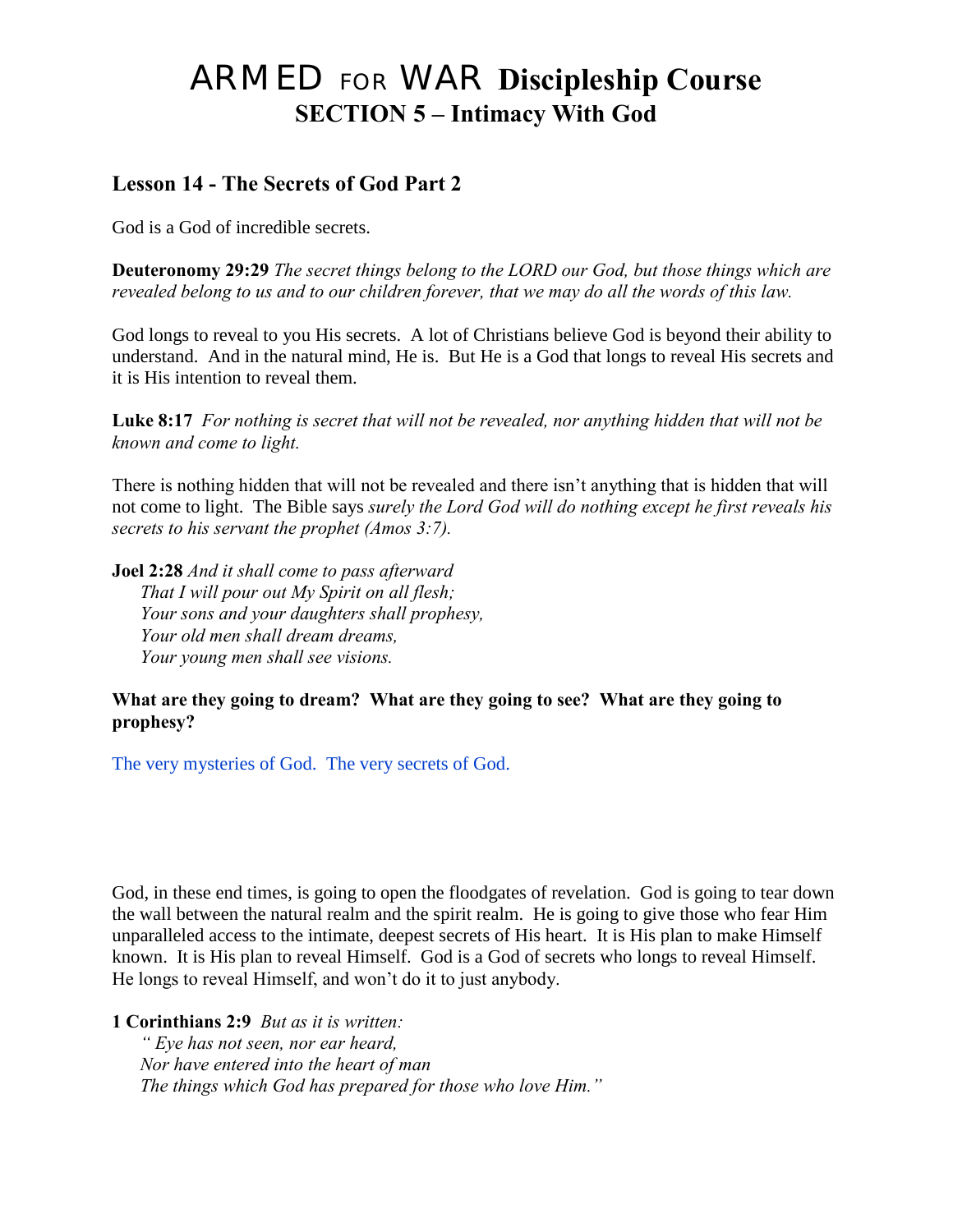And that is where a lot of people stop. That's where a lot of preachers stop. They think we're just not going to understand the things God has prepared for us; we're not going to understand the mysteries of God. That's because they keep stopping short of what God said.

**1 Corinthians 2:10-11** *But God has revealed them to us through His Spirit. For the Spirit searches all things, yes, the deep things of God. For what man knows the things of a man except the spirit of the man which is in him? Even so no one knows the things of God except the Spirit of God.* 

I'm telling you in the name of Jesus, in these end times, as God pours out the greatest measure of His spirit, He is going to pour out the greatest measure of the revelation of His mysteries and secrets. We are going to understand God like we never understood Him before. There is nothing hidden that will not be revealed. There is nothing secret that will not be laid out. God is going to reveal Himself in the fullness of who He is.

## *It is God's plan, it is God's will, and it is God's desire to reveal His secrets to those who fear Him.*

Man's natural mind will not be able to understand this. Most people, most Christians, especially in the western world, rely way too much on their natural mind and their natural understanding. So many times when God begins to move in an unusual way, many people think it is unnecessary and weird. When the power of God starts falling, very intellectual Christians often run out of the meeting, freaked out, terrified, afraid because they can't comprehend it in their natural mind. They want to understand, but this is not something that they are going to get with their natural mind. This is not something you are going to get by arrogantly approaching God and thinking you are going to figure it out in your natural self.

#### **How will we get the secrets of God?**

You are going to get the secrets of God through the doorway of humility. The more we humble ourselves, the more we fear God, the more we tremble before Him, the more we lower ourselves, the more He will begin to open up our understanding to His mysteries and secrets.

**Isaiah 55:8-9** *"For My thoughts are not your thoughts, Nor are your ways My ways," says the LORD. " For as the heavens are higher than the earth, So are My ways higher than your ways, And My thoughts than your thoughts."*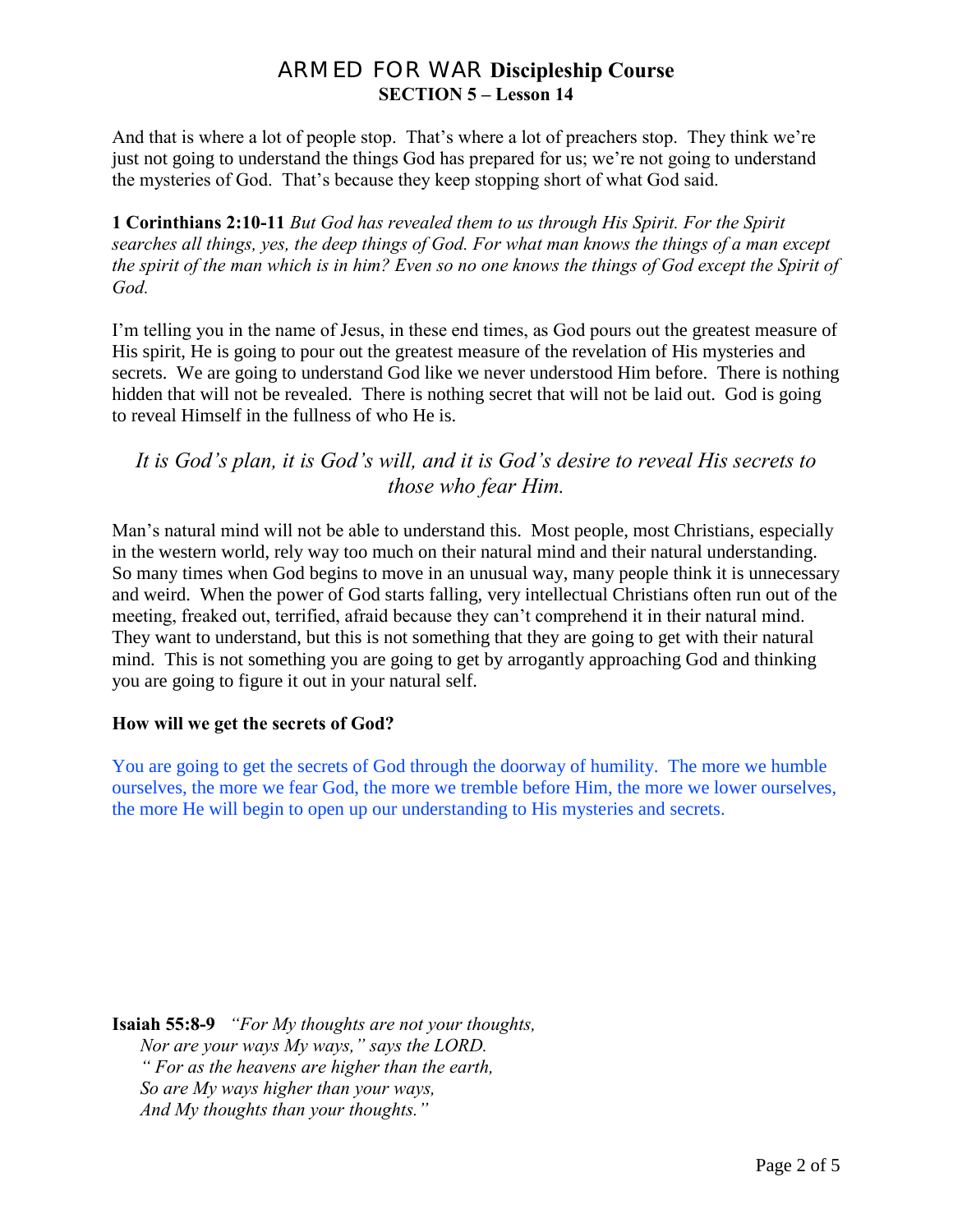The secrets belong to those who fear Him.

**Psalm 91:1** *He who dwells in the secret place of the Most High Shall abide under the shadow of the Almighty.* 

You look at the protection of Psalm 91, but that protection only belongs to those who learned how to dwell in the secret place. The secret of the Lord is for them that fear Him.

**Ephesians 1:17 AMP** *[For I always pray to] the God of our Lord Jesus Christ, the Father of glory, that He may grant you a spirit of wisdom and revelation [of insight into mysteries and secrets] in the [deep and intimate] knowledge of Him.*

He is praying that God would give you a supernatural anointing, a supernatural power, of insights into mysteries and secrets. What kind of mysteries? The deep and intimate knowledge of Him.

**2 Peter 1:2-3 AMP** *May grace (God's favor) and peace (which is perfect well-being, all necessary good, all spiritual prosperity, and freedom from fears and agitating passions and moral conflicts) be multiplied to you in [the full, personal, precise, and correct] knowledge of God and of Jesus our Lord. For His divine power has bestowed upon us all things that [are requisite and suited] to life and godliness, through the [full, personal] knowledge of Him Who called us by and to His own glory and excellence (virtue).* 

What did we just read about grace being multiplied through the precise, personal knowledge of God? Just like I share with my wife things that I don't share with other people because of the depth of my intimate relationship with her, I can open myself up. When you open yourself up you also make yourself vulnerable. Jesus told us, don't cast your pearls before the swine. He's going to obey His own word. He doesn't cast pearls before the swine, and some of the swine claim to be Christians. They will trample under foot His treasures; the secrets of God.

**Ephesians 1:18 AMP** *By having the eyes of your heart flooded with light, so that you can know and understand the hope to which He has called you, and how rich is His glorious inheritance in the saints (His set-apart ones)*

Flooded with light. What light? The light of the knowledge of the glory of God is revealed in the face of Jesus. Have the eyes of your heart flooded with light so that you can know and understand the hope to which He has called you.

God longs to reveal His secrets. You will never understand the hope to which He has called you until you see Him in the deep and intimate knowledge of who He is. Jesus didn't come just to save you from your sin. He didn't come and die on the cross just so you could be born again. He didn't come die on the cross just so you could be forgiven of your sin and go to heaven. He came for a much greater purpose than that and He longs to reveal to you the true hope of your calling.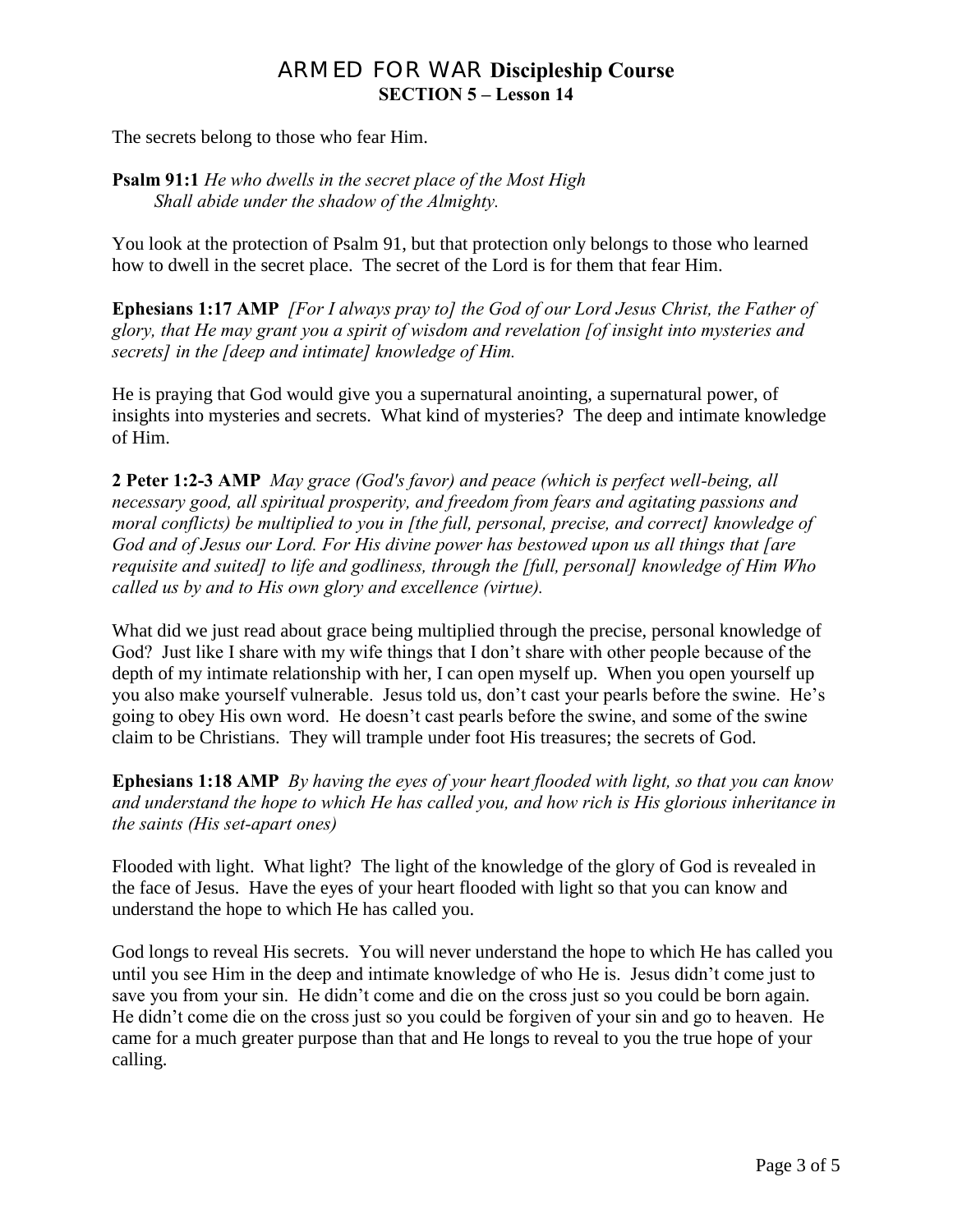**Ephesians 1:19-20 AMP** *And [so that you can know and understand] what is the immeasurable and unlimited and surpassing greatness of His power in and for us who believe, as demonstrated in the working of His mighty strength, Which He exerted in Christ when He raised Him from the dead and seated Him at His [own] right hand in the heavenly [places].*

What level of power? What dimension of power? He said the same power that raised Christ from the dead. He says He wants you to have a spirit of wisdom and revelation. He wants you to know His secrets. He wants you to know His mysteries. He wants you to know them so you will know the hope to which He has called you, so you will know what He has provided for you.

Remember what we read in Deuteronomy 29:29 *The secret things belong to the Lord our God, but that which is revealed* hallelujah *it belongs to us.*

#### **What things are revealed to us?**

God's protection; supernatural insights; light of the knowledge of the glory of God; power is us

Once you see it you can have it. Once it is revealed, it belongs to you, so you can know and understand the power that it is in and for you who believe. That is why in the end times God is pouring out a prophetic anointing and your sons and daughters shall prophesy. They will declare the Word of the Lord and shout it from the rooftops. God is going to tear down the walls between the natural realm and the spirit realm. He is going to begin to reveal and manifest Himself like the world has never seen.

And those who fear Him, who have His anointing of wisdom and revelation, who understand His secrets are going to know the hope to which He's called them and they will not be shook. They are going to know everything that He has provided for them, and when they see it they are going to have it and they are going to know and understand and function in the same power that raised Jesus from the dead. It's going to quicken their mortal bodies. It's going to flow through them and the world is going to see that God is who He claims to be. The world is going to see a onetime, final end-time manifestation of His power unlike anything the world has ever seen before. He will pour out His glory on this latter half greater than anything ever before. More signs, more wonders, more miracles, more manifestations that are going to flow through those who know His secrets.

In the name of Jesus Christ, the son of the living God, I loose the spirit of wisdom and revelation, of insight into mysteries and secrets, in the deep and intimate knowledge of God. Lord open their eyes; flood their eyes with the light of the knowledge of the glory of God and reveal them the face of Jesus. Anoint them with the spirit of revelation right now.

God longs for you to know His secrets. He longs for you to know His mysteries. He longs for a people who will humble themselves. He longs for a people that will fear Him, so that He can reveal Himself. Humble yourself before Him and cry out to Him. He longs to reveal His secrets. Will you be one that He can trust? Will you be one who will be so close and intimate with Him